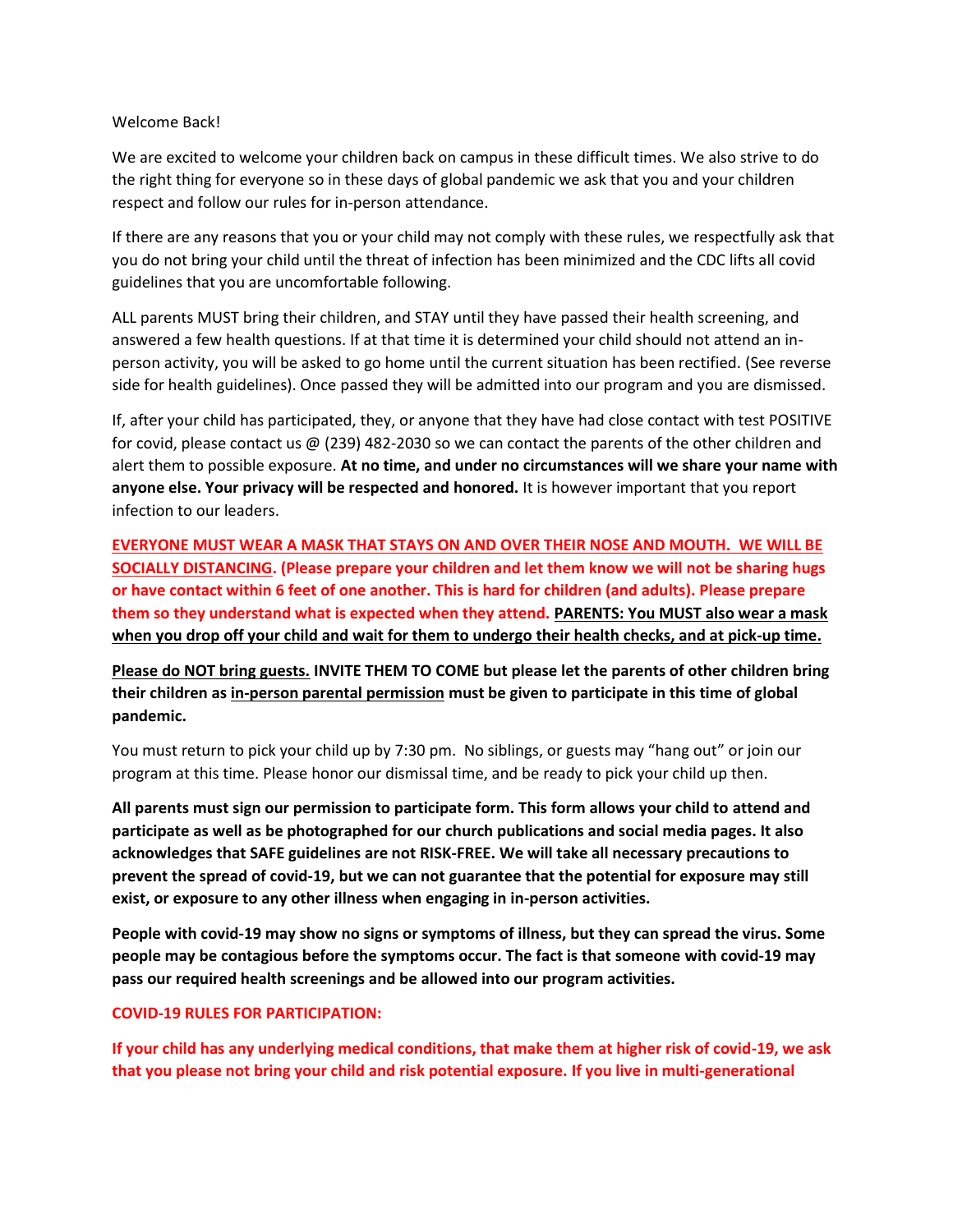## **homes or have immediate family members who are more vulnerable or HIGH-RISK for covid, please stay home.**

# **Everyone must evaluate your own circumstances and make an informed decision before attending any in-person activities.**

We look forward to welcoming your children back and pray that the introduction of vaccination will allow up to move through this difficult time and emerge healthy without these pandemic restrictions. Until such time we have set forth these rules for the safety of our children, your families, and our staff.

### **STAY HOME**

If you have:

- A COUGH
- ANY RESPIRATORY SYMPTOMS… runny nose, stuffiness, cough, cold or allergy symptoms included. (we cannot tell the difference between allergy, a cold and covid-19) and we cannot assume it is anything else in pandemic times.
- FEVER. (anything over 99.5F)
- HEADACHE
- **•** SORE THROAT
- DIARRHEA
- SHORTNESS OF BREATH
- **•** CHILLS
- LOSS OF TASTE AND SMELL
- FATIGUE
- **•** MUSCLE PAIN
- KNOWN CONTACT WITH A PERSON WHO IS LAB-CONFIRMED TO HAVE COVID.

# By participating in any in-person activity you should avoid contact with HIGHER-RISK individuals for 14 days after the event per CDC guidelines.

We will provide hand-sanitizer for on-site use and follow all CDC guidelines. If at any time during our inperson meeting your child should become ill, we will require you to return to campus and pick up your child in a timely manner. Please do not wait until the end of the program to return if we call you. Your child will be separated from the group with a designated adult until you arrive.

Because Jesus loves the children, and so do we!

Kathy Frumoff

Children's and Congregational Care Pastor

Faith Church